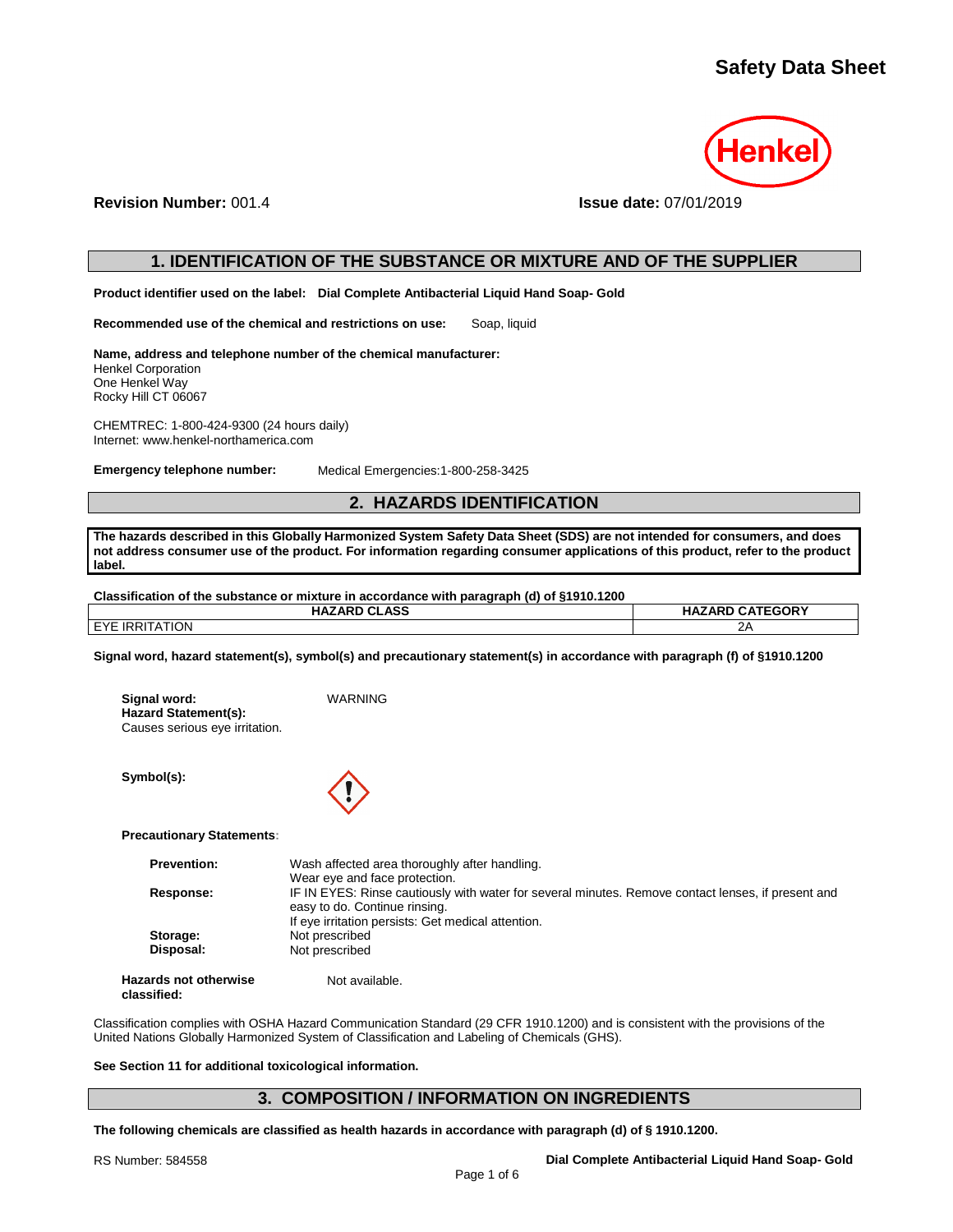| Chemical Name*                                  | <b>CAS Number (Unique</b><br>Identifier) | Concentration |
|-------------------------------------------------|------------------------------------------|---------------|
| N-[3-(dimethylamino)propyl]dodecanamide N-oxide | 61792-31-2                               | $>= 1 - 3\%$  |
| Glvcerol                                        | 56-81-5                                  | $>= 1 - 5\%$  |
| Amines, C10-16-alkyldimethyl, N-oxides          | 70592-80-2                               | $>= 1 - 3\%$  |
| Cetrimonium chloride                            | $112 - 02 - 7$                           | $>= 1 - 3\%$  |

\*The specific chemical identity and/or exact percentage (concentration) of composition has been withheld because a trade secret is claimed in accordance with paragraph (i) of §1910.1200.

# **4. FIRST AID MEASURES**

#### **Description of necessary measures**

| Inhalation:          | First aid measures not required.                                                                                                                                                       |
|----------------------|----------------------------------------------------------------------------------------------------------------------------------------------------------------------------------------|
| <b>Skin contact:</b> | First aid measures not required. Cosmetic product and therefore not necessary.                                                                                                         |
| Eye contact:         | Rinse eyes immediately with plenty of water, occasionally lifting upper and lower lids, until no<br>evidence of product remains. Get medical attention if pain or irritation develops. |
| Ingestion:           | Dilution by rinsing the mouth and giving water or milk to drink is generally recommended. Contact<br>physician or local poison control center.                                         |

## **Most important symptoms and effects, both acute and delayed**

After eye contact: May cause moderate to severe irritation. After skin contact: Repeated or prolonged excessive exposure may cause irritation. After inhalation: Unlikely to occur due to the physical properties of the product. At elevated temperatures, vapors or mists may cause irritation. After ingestion: Ingestion may cause irritation of mouth, throat, digestive tract, diarrhea and vomiting.

#### **Indication of any immediate medical attention and special treatment needed**

After eye contact: Rinse eyes with plenty of water until no evidence of product remains. After skin contact: Rinse affected area with large amounts of water until no evidence of product remains. After inhalation: Remove from exposure area to fresh air. After ingestion: Administer immediately plenty of water. With ingestion of larger quantities (in adults one tablespoon) or in the case of discomfort or pain seek immediate medical attention.

# **5. FIRE FIGHTING MEASURES**

#### **Suitable (and unsuitable) extinguishing media**

**Suitable extinguishing media:** Dry chemical, carbon dioxide, water spray or regular foam.

**Unsuitable extinguishing media:** None known

#### **Specific hazards arising from the chemical**

carbon oxides. nitrogen oxides Sulphur dioxide

## **Special protective equipment and precautions for fire-fighters**

In case of fire, wear a full-face positive-pressure self-contained breathing apparatus and protective suit. Avoid breathing vapors, keep upwind. Isolate area. Keep unnecessary personnel away.

# **6. ACCIDENTAL RELEASE MEASURES**

## **Personal precautions, protective equipment and emergency procedures**

Wear skin, eye and respiratory protection as recommended in Section 8. Stop leak if you can do it without risk. Spills present a slipping hazard. Keep unnecessary personnel away. Ventilate spill area if possible. Make sure area is slip-free before re-opening to traffic.

## **Environmental precautions**

Small or household quantities may be disposed in regular domestic trash. For larger quantities check with your local disposal authorities.

## **Methods and materials for containment and cleaning up**

SMALL SPILLS: Contain and absorb with sand or other absorbent material and place into clean, dry containers for later disposal. Wash site of spillage thoroughly with water. LARGE SPILLS: Dike far ahead of spill to prevent further movement. Recover by pumping or by using a suitable absorbent material and place into containers for later disposal. Dispose in suitable waste container.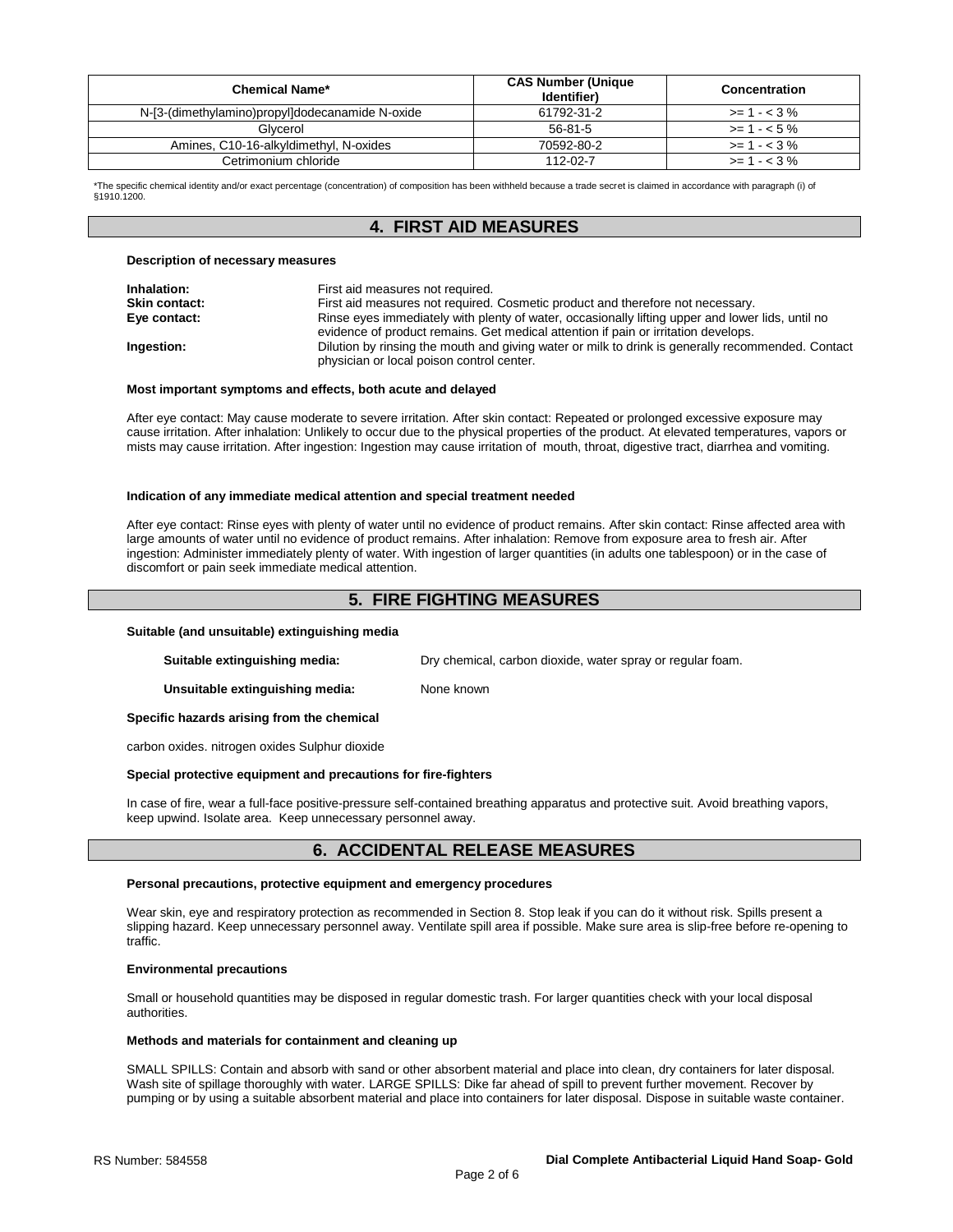# **7. HANDLING AND STORAGE**

## **Precautions for safe handling**

Do not get in eyes. Do not take internally.

## **Conditions for safe storage, including any incompatibilities**

Store in original containers in a cool dry area. Storage areas for large quantities (warehouse) should be well ventilated. Keep the containers tightly closed when not in use.

# **8. EXPOSURE CONTROLS / PERSONAL PROTECTION**

**OSHA permissible exposure limit (PEL), American Conference of Governmental Industrial Hygienists (ACGIH) Threshold Limit Value (TLV), and any other exposure limit used or recommended by the chemical manufacturer, importer, or employer preparing the safety data sheet, where available.**

| Hazardous Component(s)                 | <b>ACGIH TLV</b> | <b>OSHA PEL</b>                                                    | <b>AIHA WEEL</b> | <b>OTHER</b> |
|----------------------------------------|------------------|--------------------------------------------------------------------|------------------|--------------|
| Glycerol                               | None             | 5 mg/m3 PEL<br>Respirable fraction.<br>15 mg/m3 PEL Total<br>dust. | None             | None         |
| Amines, C10-16-alkyldimethyl, N-oxides | None             | None                                                               | None             | None         |

## **Appropriate engineering controls**

Provide local exhaust or general dilution ventilation to keep exposure to airborne contaminants below the permissible exposure limits where mists or vapors may be generated.

## **Individual protection measures**

| <b>Respiratory:</b> | Air contamination monitoring should be carried out where mists or vapors are likely to be<br>generated, to assure that the employees are not exposed to airborne contaminants above the<br>permissible exposure limits. |
|---------------------|-------------------------------------------------------------------------------------------------------------------------------------------------------------------------------------------------------------------------|
| Eye:                | Safety glasses are required to prevent eye contact where dusty conditions may occur.                                                                                                                                    |
| Hand/Body:          | Protective gloves are required where repeated or prolonged skin contact may occur.<br>Protective clothing is required where repeated or prolonged skin contact may occur.                                               |

# **9. PHYSICAL AND CHEMICAL PROPERTIES**

**Appearance:** liquid **Odor: Conserversity Conserversity Conserversity Conserversity Conserversity Conserversity Conserversity Conserversity Conserversity Conserversity Conserversity Conserversity Conserversity Conse** Odor threshold:<br>pH: **Melting point/ range:** Not available.<br> **Boiling point/range:** Not available. **Boiling point/range:**<br>Flash point: **Evaporation rate:**<br> **Flammable/Explosive limits - lower:** Not available. **Flammable/Explosive limits - lower:** Not available.<br> **Flammable/Explosive limits - upper:** Not available. **Flammable/Explosive limits - upper:** Not available.<br> **Vapor pressure:** Not available. **Vapor pressure: Vapor density:**  $\blacksquare$  Not available.<br> **Solubility in water:**  $\blacksquare$  Niscible Miscible **Solubility in water: Niscription Wiscom Miscible**<br> **Partition coefficient (n-octanol/water):** Not available. **Partition coefficient (n-octanol/water):** Not available.<br> **Autoignition temperature:** Not available. **Autoignition temperature: Decomposition temperature:** Not available.<br>
Viscosity: 2.500 - 6.000 **VOC content:** 

orange **pH:** 4.30 - 5.30 (25 °C) > 93.3 °C (> 199.94 °F)<br>Not available. 2,500 - 6,000 mPa.s<br>Not available.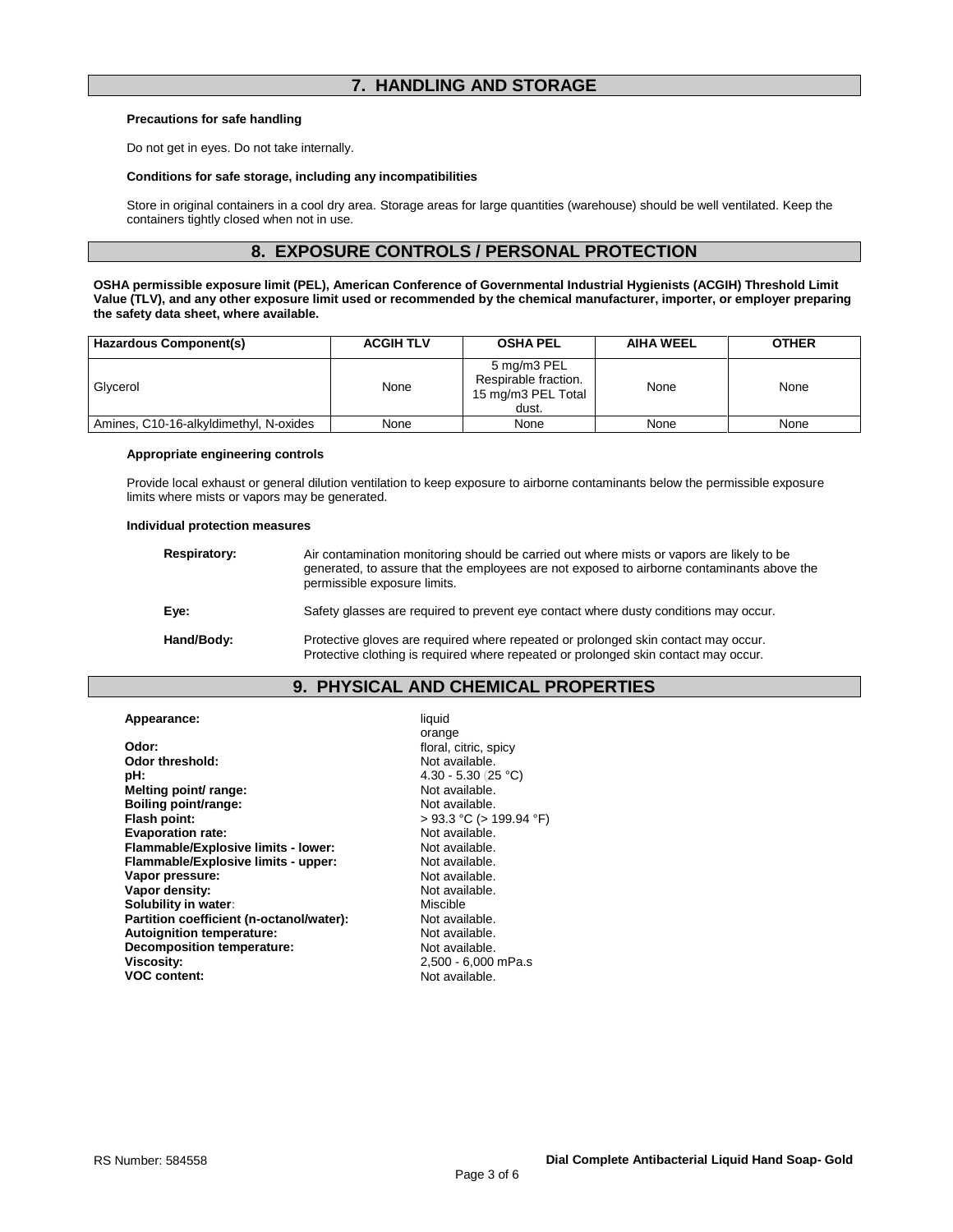# **10. STABILITY AND REACTIVITY**

| <b>Reactivity:</b>                          | This product may react with strong alkalies.                                                        |  |  |
|---------------------------------------------|-----------------------------------------------------------------------------------------------------|--|--|
| <b>Chemical stability:</b>                  | Stable under normal ambient temperature (70°F, 21°C) and pressure (1 atm).                          |  |  |
| Possibility of hazardous<br>reactions:      | Hazardous polymerization has not been reported to occur under normal temperatures and<br>pressures. |  |  |
| <b>Conditions to avoid:</b>                 | Avoid storing in direct sunlight and avoid extremes of temperature.                                 |  |  |
| Incompatible materials:                     | Strong oxidizers and alkalis.                                                                       |  |  |
| <b>Hazardous decomposition</b><br>products: | Thermal decomposition may release toxic and/or hazardous gases, including ammonia.                  |  |  |

# **11. TOXICOLOGICAL INFORMATION**

## **Likely routes of exposure including symptoms related to characteristics**

| Inhalation:                             | Unlikely to occur due to the physical properties of the product. At elevated temperatures,<br>vapors or mists may cause irritation.            |
|-----------------------------------------|------------------------------------------------------------------------------------------------------------------------------------------------|
| Skin contact:                           | Repeated or prolonged excessive exposure may cause irritation.                                                                                 |
| Eye contact:                            | May cause moderate to severe irritation.                                                                                                       |
| Ingestion:                              | May cause mild gastrointestinal irritation with nausea, vomiting, diarrhea and abdominal pain.                                                 |
| <b>Physical/Chemical:</b>               | No physical/chemical hazards are anticipated for this product.                                                                                 |
| Other relevant toxicity<br>information: | This product is a personal care or cosmetic product. The use of this product by consumers is<br>safe under normal and reasonable foreseen use. |

## **Numerical measures of toxicity, including delayed and immediate effect**

| <b>Hazardous Component(s)</b>                             | LD50s and LC50s | Immediate and Delayed Health Effects |
|-----------------------------------------------------------|-----------------|--------------------------------------|
| $N-I3-$<br>(dimethylamino)propyl]dodecanamide N-<br>oxide | None            | No Data                              |
| Glycerol                                                  | None            | Irritant, Nuisance dust              |
| Amines, C10-16-alkyldimethyl, N-oxides                    | None            | No Data                              |
| Cetrimonium chloride                                      | None            | No Data                              |

## **Carcinogenicity information**

| Hazardous Component(s)                                    | <b>NTP Carcinogen</b> | <b>IARC Carcinogen</b> | <b>OSHA Carcinogen</b> |
|-----------------------------------------------------------|-----------------------|------------------------|------------------------|
| $N-I3-$<br>(dimethylamino)propyl]dodecanamide N-<br>oxide | No                    | No                     | No                     |
| Glycerol                                                  | No                    | No                     | No                     |
| Amines, C10-16-alkyldimethyl, N-oxides                    | No                    | No                     | No                     |
| Cetrimonium chloride                                      | No                    | No                     | No                     |

**Carcinogenicity** None of the ingredients in this product are listed as carcinogens by the International Agency for Research on Cancer (IARC), the National Toxicology Program (NTP) or the Occupational Safety and Health Administration (OSHA). **Mutagenicity**<br>**Toxicity for reproduction** Mone of the ingredients in this product are known as reproductive, fetal, one of the ingredients in this product are known as reproductive, fetal, one None of the ingredients in this product are known as reproductive, fetal, or developmental hazards.

# **12. ECOLOGICAL INFORMATION**

## **Aquatic Toxicity:**

This product is anticipated to be safe for the environment at concentrations predicted in household settings under normal use conditions. The following toxicity information is available for the hazardous ingredient(s) when used as technical grade and is provided as reference for the occupational settings.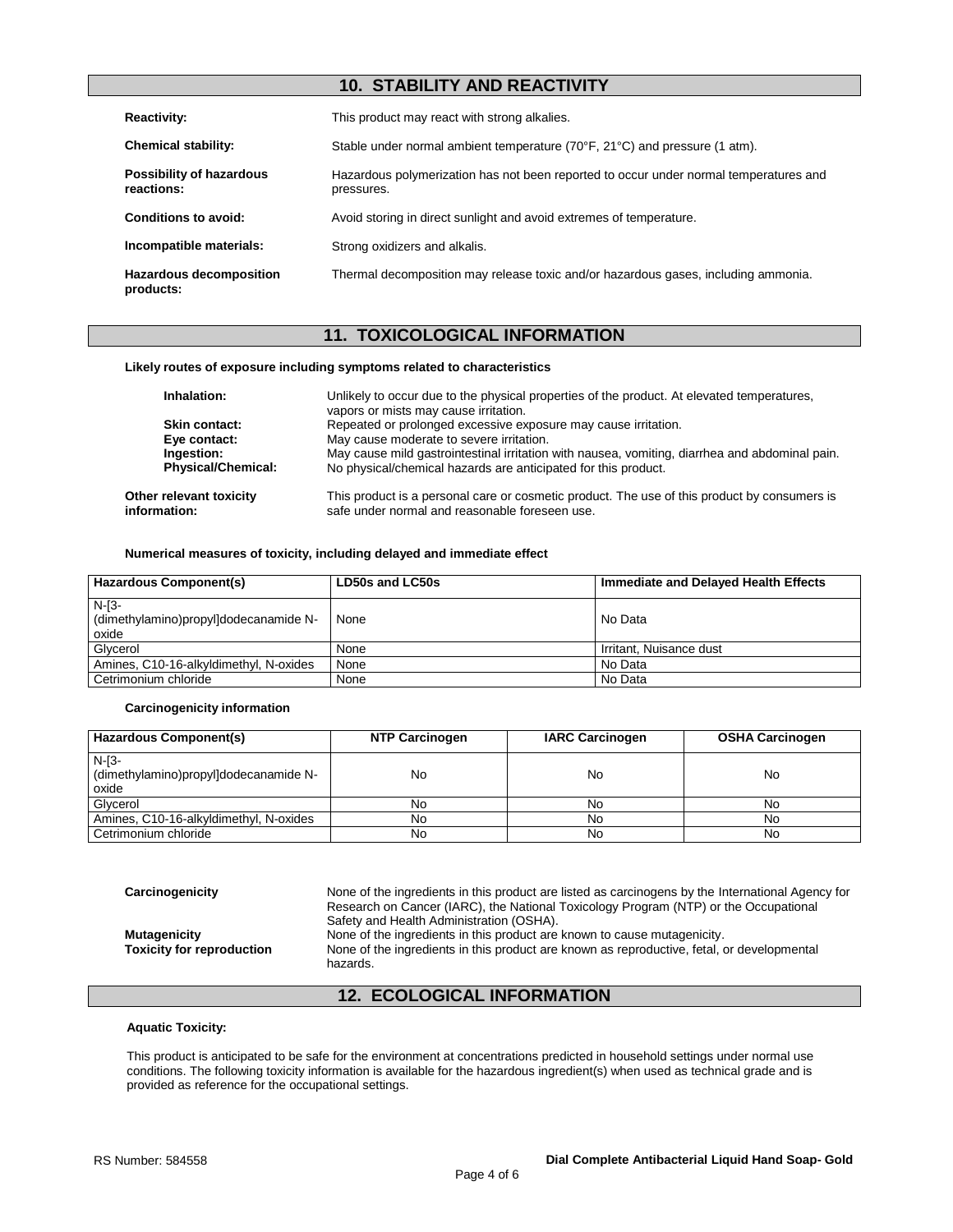## **Toxicity to fish:**

The aquatic toxicity profile of this product has not been determined.

## **Toxicity to aquatic invertebrates:**

The aquatic toxicity profile of this product has not been determined.

## **Toxicity to algae:**

The aquatic toxicity profile of this product has not been determined.

## **Persistence and degradability**

| <b>Hazardous substances</b> | <b>Result value</b>   | Route of    | <b>Species</b> | <b>Method</b>                   |
|-----------------------------|-----------------------|-------------|----------------|---------------------------------|
| CAS-No.                     |                       | application |                |                                 |
| $N-I3-$                     | readily biodegradable | aerobic     | 93 %           | OECD Guideline 301 A (new       |
| (dimethylamino)propyl]dode  |                       |             |                | version) (Ready                 |
| canamide N-oxide            |                       |             |                | Biodegradability: DOC Die       |
| 61792-31-2                  |                       |             |                | Away Test)                      |
| Glycerol                    | readily biodegradable | aerobic     | $90 - 94%$     | EU Method C.4-E                 |
| $56 - 81 - 5$               |                       |             |                | (Determination of the "Ready"   |
|                             |                       |             |                | BiodegradabilityClosed Bottle   |
|                             |                       |             |                | Test)                           |
| Amines, C10-16-             | readily biodegradable | aerobic     | 90%            | OECD Guideline 301 B (Ready     |
| alkyldimethyl, N-oxides     |                       |             |                | Biodegradability: CO2 Evolution |
| 70592-80-2                  |                       |             |                | Test)                           |
| Cetrimonium chloride        | inherently            | aerobic     | 75 %           | OECD Guideline 302 B            |
| 112-02-7                    | biodegradable         |             |                | (Inherent biodegradability:     |
|                             |                       |             |                | Zahn-Wellens/EMPA Test)         |
|                             | readily biodegradable | aerobic     | 95%            | OECD Guideline 301 B (Ready     |
|                             |                       |             |                | Biodegradability: CO2 Evolution |
|                             |                       |             |                | Test)                           |

## **Bioaccumulative potential**

The bioaccumulation potential of this product has not been determined.

## **Mobility in soil**

The mobility of this product (in soil and water) has not been determined.

# **13. DISPOSAL CONSIDERATIONS**

**Description of waste residues:**

Hazardous waste number: Not regulated

**Safe handling and disposal methods:**

**Recommended method of disposal:** This product is not a RCRA hazardous waste and can be disposed of in accordance with federal, state and local regulations.

**Disposal of uncleaned packages:** Place in trash.

# **14. TRANSPORT INFORMATION**

**The information in this section is for reference only and should not take the place of a shipping paper (bill of lading) specific to an order. Please note that the proper shipping classification may vary by packaging, properties, and mode of transportation.**

**U.S. Department of Transportation Ground (49 CFR)**

| Proper shipping name:            | Not regulated |
|----------------------------------|---------------|
| <b>Hazard class or division:</b> | None          |
| Identification number:           | None          |
| Packing group:                   | None          |